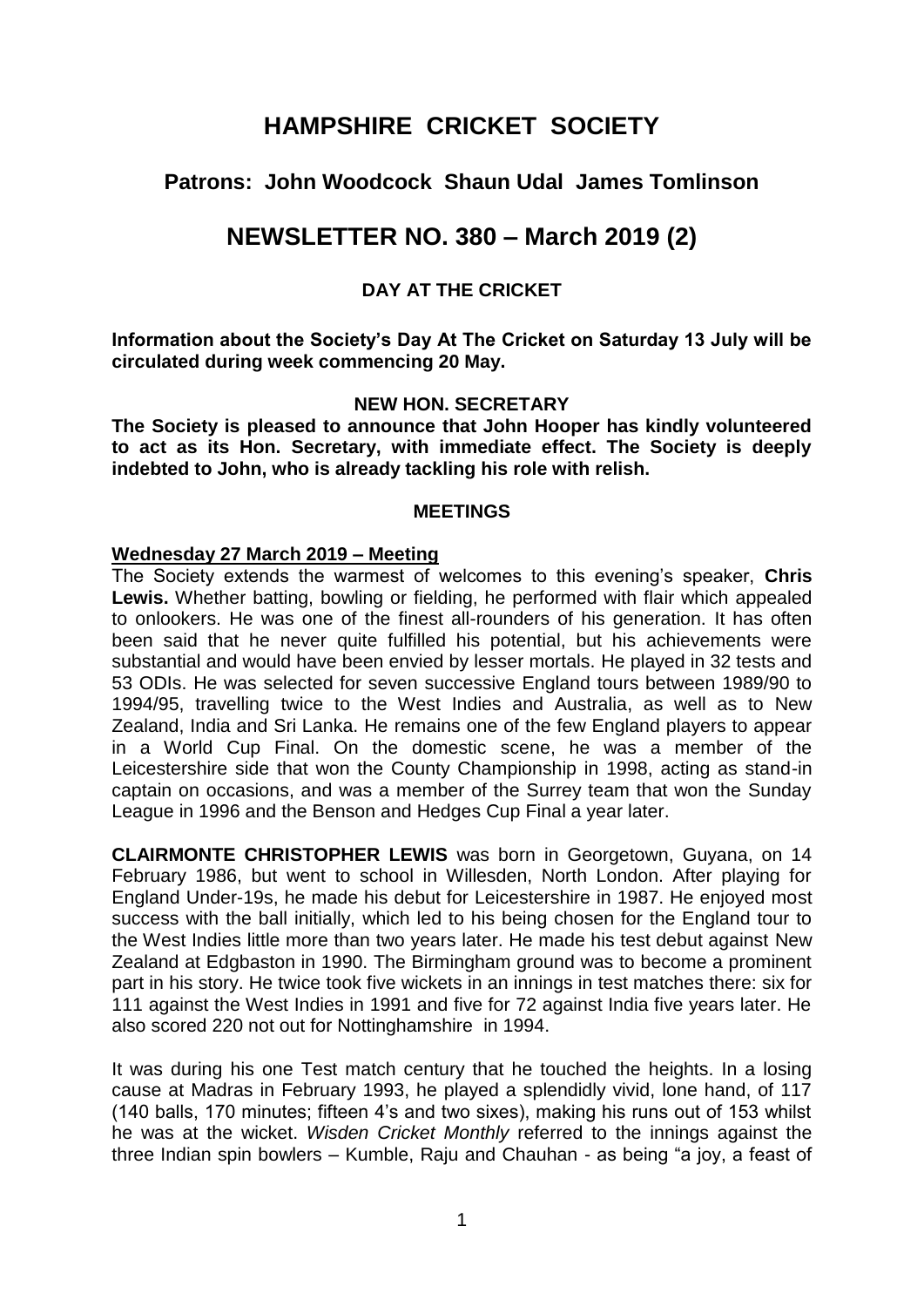uninhibited footwork and strokeplay". He reached his century with a straight six off Raju.

His best series was arguably against New Zealand in January 1992. He scored 70 in the first test at Christchurch and took three wickets as England won by an innings (Robin Smith made 96 in that match) before taking five for 31, as well as striking 33 and 23, at Christchurch. In his 32 tests between 1990-1996, he scored 1105 runs and claimed 93 wickets.

He appeared for three Counties during his career: Leicestershire (twice), Nottinghamshire and Surrey. When he left the first-class game in 2000 (he returned to play two white ball matches for Surrey in 2008), he had taken 543 wickets (avge. 29.88), including 40 wickets or more in a season eight times, his most productive tally being 56 in 1990. His best figures in the Championship were 6 for 55 against Glamorgan at Cardiff in 1990.

He scored 7,406 runs (avge. 37.52). The best of his nine centuries was 247 for Nottinghamshire against Durham at Chester-le-Street in 1993. The fact that his career batting average was demonstrably better than his bowling average demonstrates his authenticity as an accomplished all-rounder.

An athletic fielder, he held 25 catches in tests and 154 in 189 first-class matches.

His travails in recent years have been well documented and will no doubt form part of his address this evening. His autobiography: *Crazy: My Road to Redemption*, published in 2017, and was very well received by reviewers. His recent life is also dramatized in a play *The Long Walk Back* by Dougie Blaxland. The latter (who is James Graham-Brown, the former Kent cricketer) also penned the much acclaimed play on Colin Milburn: *When The Eye Has Gone*.

## **MORE DIARY DATES TO VIEW THE LONG WALK BACK**

The play The Long Walk Back will be appearing in two North Hampshire theatres in the next two/three weeks:-

Wednesday 3 April – Phoenix Theatre and Arts Centre, Bordon at 7.30pm

Wednesday 10 April – The Haymarket Theatre, Wote Street, Basingstoke at 7.30pm

Those living in South West Hampshire may find it more convenient to view the play at Dorchester Arts Centre on Sunday 14 April at 7pm.

Chris Lewis will be appearing at all three venues in a post-show Q & A session.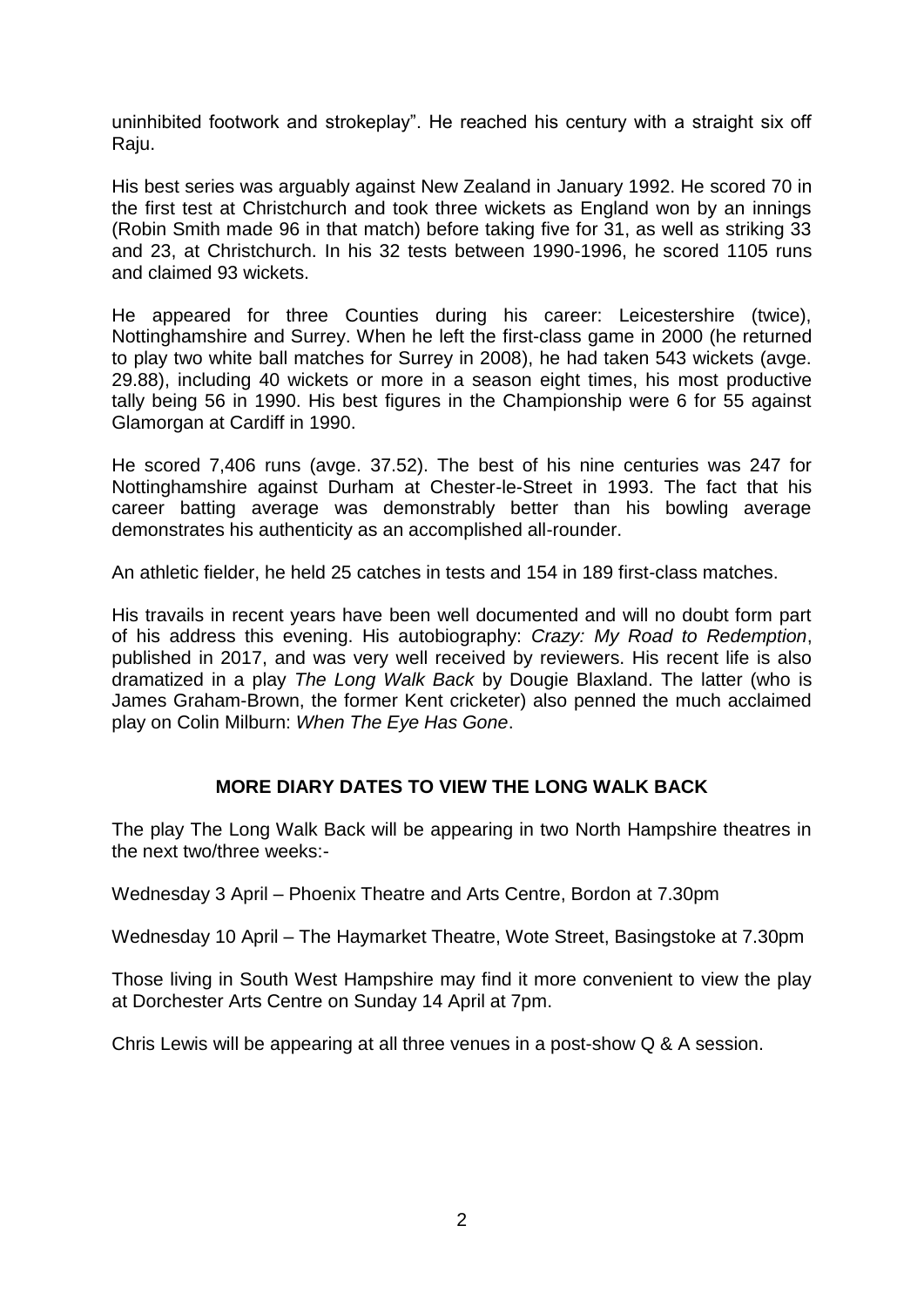#### **HAMPSHIRE'S NEW OVERSEAS SIGNING**

Hampshire have signed the Sri Lankan opening batsman, **FRANK DIMUTH MADUSHANKA KARUNARATNE.** He was to be available for Hampshire in Championship cricket and the Royal London Cup until July. Left-handed, he was included as an opening batsman in the ICC Team of the Year in 2018 and had demonstrated a penchant for playing long innings in his six year Test career. However, such was his success as stand-in Sri Lankan captain on their recent tour of South Africa, when he led his country to a two-nil series win, he is now being considered as skipper for their World Cup campaign, despite his limited experience in ODIs. He has only played in seventeen such matches, with little success, to date. Prior to the South African series, he was not in the one-day squad; hence, Hampshire signing him with considerable certainty that he would not be playing in the World Cup. However, that series was a historically significant one in that it was the first time that the Proteas had lost a home series to other than England and Australia. He had clearly demonstrated his captaincy credentials. He is now remaining in Sri Lanka for the domestic 50-over competition in April, prior to the start of the World Cup in May. It seems unlikely, therefore, that he will be available for Hampshire, though, at the time of writing, the Club are still trying to clarify the matter with the Sri Lanka Board.

If he is unable to play for the County, he will be the second Sri Lankan to have found himself in that position, the other being Asantha Mendis in 2010.

Interestingly, Karunaratne went to the same school (St. Joseph's College, Colombo) as Chaminda Vaas, who played for the County in 2003.

## **CB LLEWELLYN'S RECORD REMAINS INTACT**

In the recent three Test series against Pakistan, South African quick bowler, Duanne Olivier, took 24 wickets. He therefore just failed to surpass Charles Llewellyn's record feat of taking 25 wickets for South Africa in 1902/03.

Against one of the strongest-ever Australian batting sides, Hampshire's left-arm spin bowler took six for 92 and three for 124 in the first Test at the Old Wanderers ground, followed by five for 43 and five for 73 at the same venue, and then six for 97 and 0-19 at Cape Town. Australia won the series two-nil. Among his victims were Joe Darling (four times), Sid Gregory (three times), Victor Trumper, Monty Noble (twice each), and Clem Hill and Warwick Armstrong (once each). Just for good measure, Llewellyn, a genuine all-rounder, also scored 90 in the first innings of the opening test.

Having recently qualified for Hampshire, Llewellyn did so well in the opening weeks of the season that he was one of fourteen players chosen in England's squad for the first ever test at Edgbaston, against Australia, in the preceding summer. He was eventually omitted. After England had made 376 for nine declared (Johnnie Tyldesley 138), George Hirst (3-17) and Wilfred Rhodes (7-17) bowled out Australia for 36 before rain caused the match to be abandoned.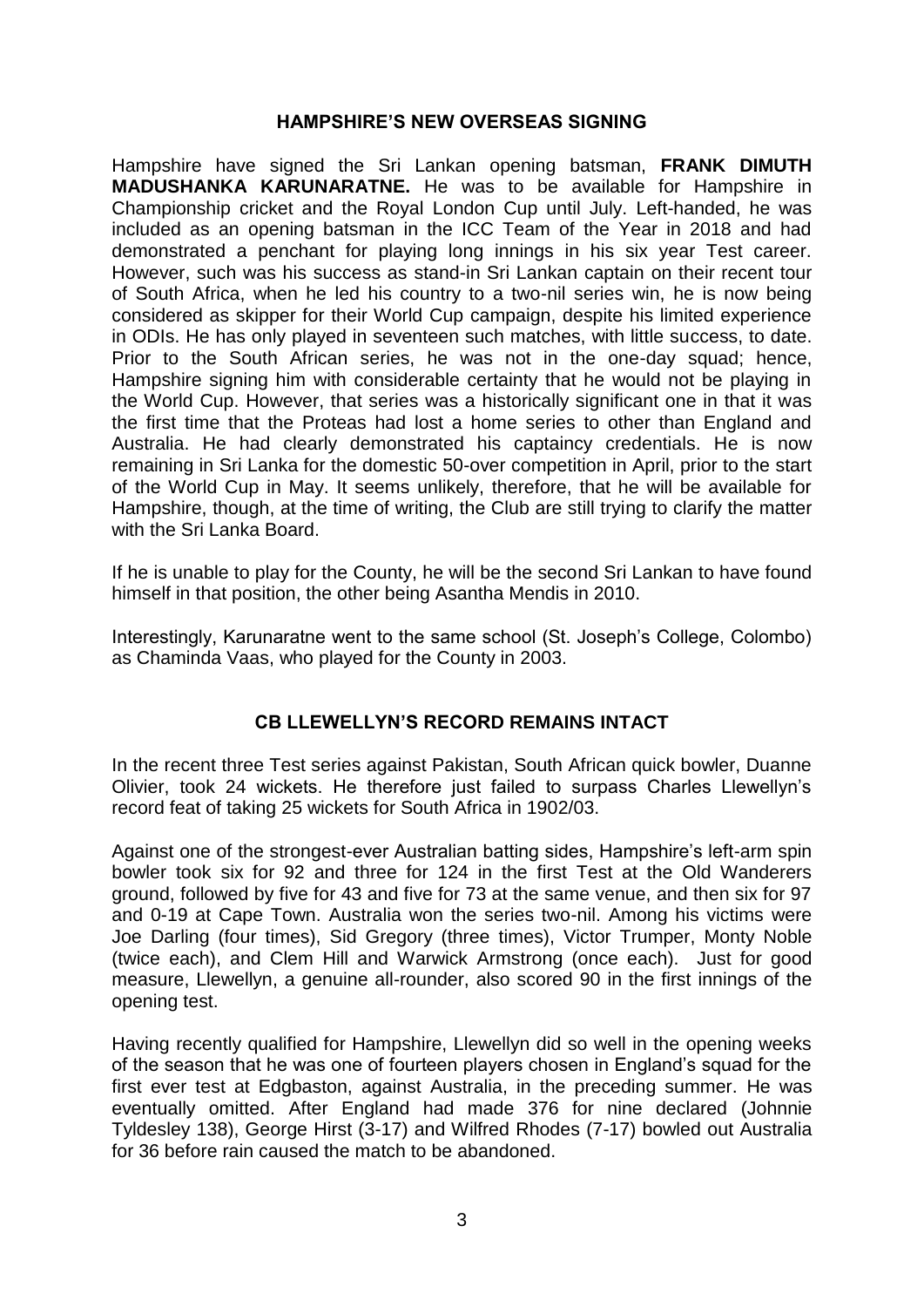On the first morning of the series against Pakistan, Dale Steyn, who, of course, played for Hampshire in 2018, moved past Shaun Pollock's record South African of 421 test wickets.

## **REPORTS OF MEETINGS**

#### **Wednesday 9 January 2019**

At the start of the meeting, members stood in silence in memory of Mike Barnard, who had passed away shortly before Christmas.

Michael Stimpson then gave an authoritative account of the life of George Brown, that legendary Hampshire all-rounder of the early  $20<sup>th</sup>$  century. Brown came from the village of Temple Cowley, which was then outside Oxford. It is now part of an extensive car works complex. The Brown family lived in the same road as that of the Bowells and Rogers; the Arnolds lived in an adjacent road. Those families, from a tiny village of some 300 people, formed a Hampshire dynasty between 1902 until 1955. The families of "Lofty" Herman and Alan Castell lived some 2/3 years. The latter extended the Oxford connection from 1961-71. George Brown's house overlooked Cowley Marsh Cricket Ground; it comprised 11 squares, each with its own pavilion. It was no wonder that his interest in cricket was stimulated from an early age.

George was a bricklayer, then a groundsman at the local Asylum who possessed a very good cricket team. He never played for Oxfordshire. He joined the Hampshire ground staff for a year, then served a second to fulfil his residential qualification. He was awarded his first annual contract in 1909. Having never bowled before joining Hampshire, he then opened the attack on his first-class debut at The Oval. It was a sobering experience for the 19-year old as Surrey ran up the little matter of 645/4, the most runs scored in a day's play. His second match was at Lord's. A few weeks later, he played against the Australians.

WW1 robbed him of his best years. Nevertheless, because of his ability to play fast bowling, he was selected to play for England against Australia, at Headingly, as a wicketkeeper/batsman. He had only ever kept wicket eight times previously. He came to the wicket with the score at 67 for five. Jack Hobbs was in hospital and Lionel Tennyson had injured a hand. He scored 57 and then 46. He retained his place for the remaining two tests and scored 84 at The Oval. In 1922, he played that great innings at Edgbaston after Hampshire had been bowled out for 15 in their first innings. He made only one other score of over 50 in the season. He went to South Africa as a batsman/wicketkeeper in 1922/23, but struggled on the matting wickets. He returned to county cricket as a batsman/bowler. However, England selected him again as a wicketkeeper for the final test at The Oval in 1926. Ironically, he had to withdraw because of a broken thumb. The only time he kept wicket regularly for Hampshire was in 1930 and 1931, after Walter Livsey had retired. He remains the only authentic four dimensional cricketer in the history of the game.

The evening was a fund of stories, enhanced by members of George Brown's family who gave fascinating first hand insights of his character.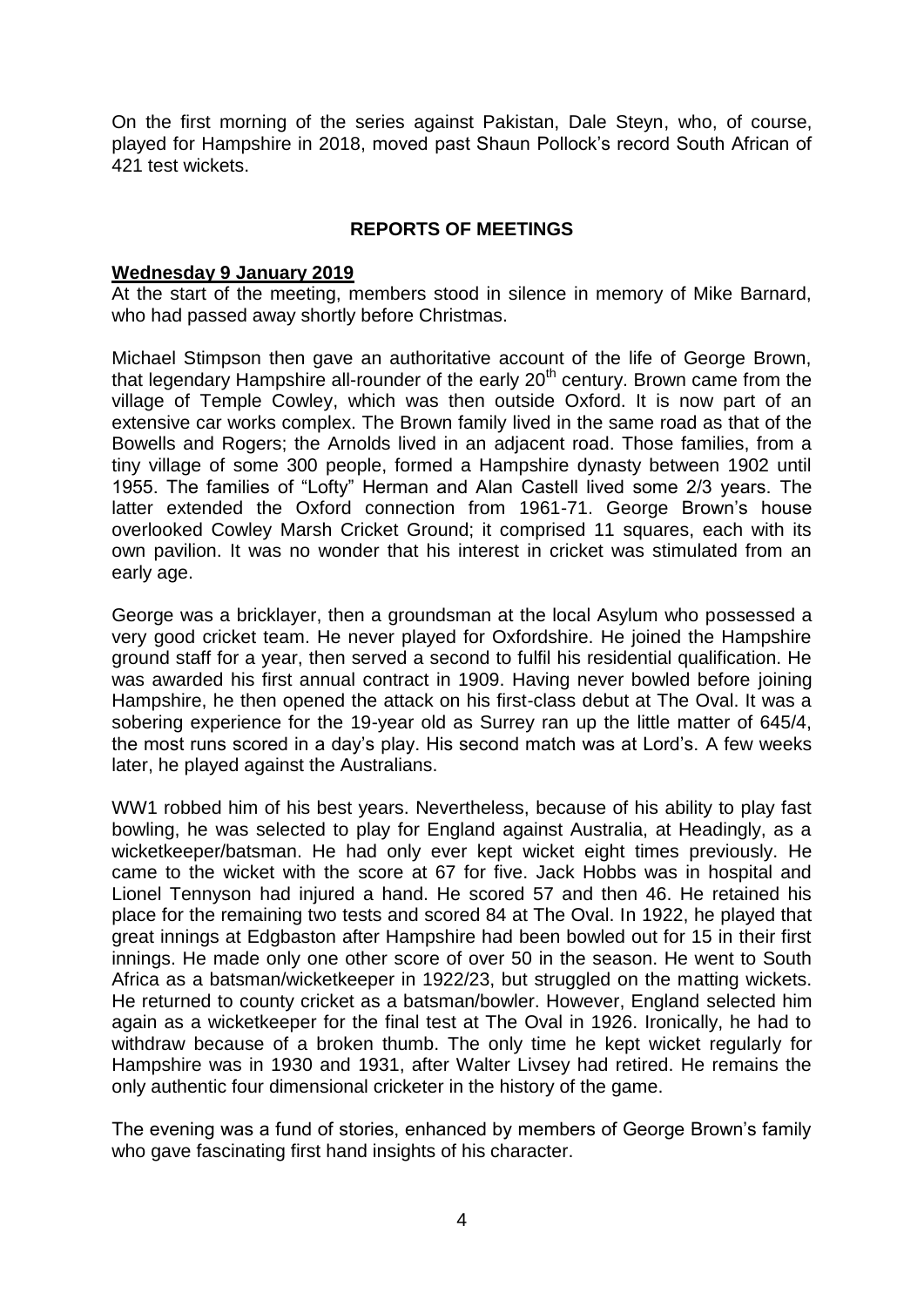## **Wednesday 6 February 2019**

,

Hayley Green and John Shepherd provided an absorbing afternoon on the work of the ACB's Anti-Corruption Unit. After giving a brief resume of her university studies (Psychology and Criminality), and her career in the Police force, Hayley described the structure of the ECB Anti-Corruption Unit (ACU), of which she is manager. There are six ACU Managers who sit under the Integrity banner, which comprises Safeguarding, Anti-doping, Discipline and Financial Irregularities. The ACU Managers are organised on a regional basis with John having responsibilities for Hampshire, Sussex and Middlesex.

Money has changed hands in the cricket world from its inception in the  $18<sup>th</sup>$  century, but following the Hansie Cronje Scandal, the ICC formed their own ACU in 2000. Following the revelations concerning Lou Vincent, Danish Daneria and Mervyn Westfield, the ECB's ACU was established in 2010/11. Since then, the ACU has become better placed to undertake prevention and educative work, which was seen as key, and to investigate any allegations effectively. The ACU also works with other sports.

There were a number of basic rules which apply to all those involved in the management of cricket (players, officials, coaches, ground staff, agents, ECB staff, PCA, Committee members) in first-class cricket in both the men and women's game. They all those mentioned receive a briefing. There is a blanket ban on gambling; no player can bet on a match anywhere in the world. There must also be no misuse of insider information and no match or spot fixing. All participants must report if they are approached on such matters. If any individual is sanctioned, they will receive lifetime ban from all activities, including watching at grounds, or a custodial sentence. The ACU's relationship with all those concerned is very good.

Hayley also touched upon drugs. Players are subject to two hair tests a year. They will not receive a ban for a first offence.

John was in the Metropolitan Police, and his remit is to major on televised white ball matches. There are regulations on security of players and officials. They are kept away from the general public before and during matches. They also have to hand in their mobile phones. The purpose is to make it difficult for potential miscreants to ingratiate themselves with the players.

There are particular problems with the Indian sub continent, where gambling is illegal. Agents for Indian bookmakers commentate on mobiles from the ground. Bookmakers therefore know what is happening prior to those in India watching on television, with the result that they can vary the odds in their favour. The value of bets on televised games can touch as much as £30m. Anyone found commentating will be removed from the ground.

There was much else besides in a fascinating and wide ranging presentation, and then discussion, on an important facet of the game. Those present enjoyed it immensely and felt privileged to have received such an informative briefing.